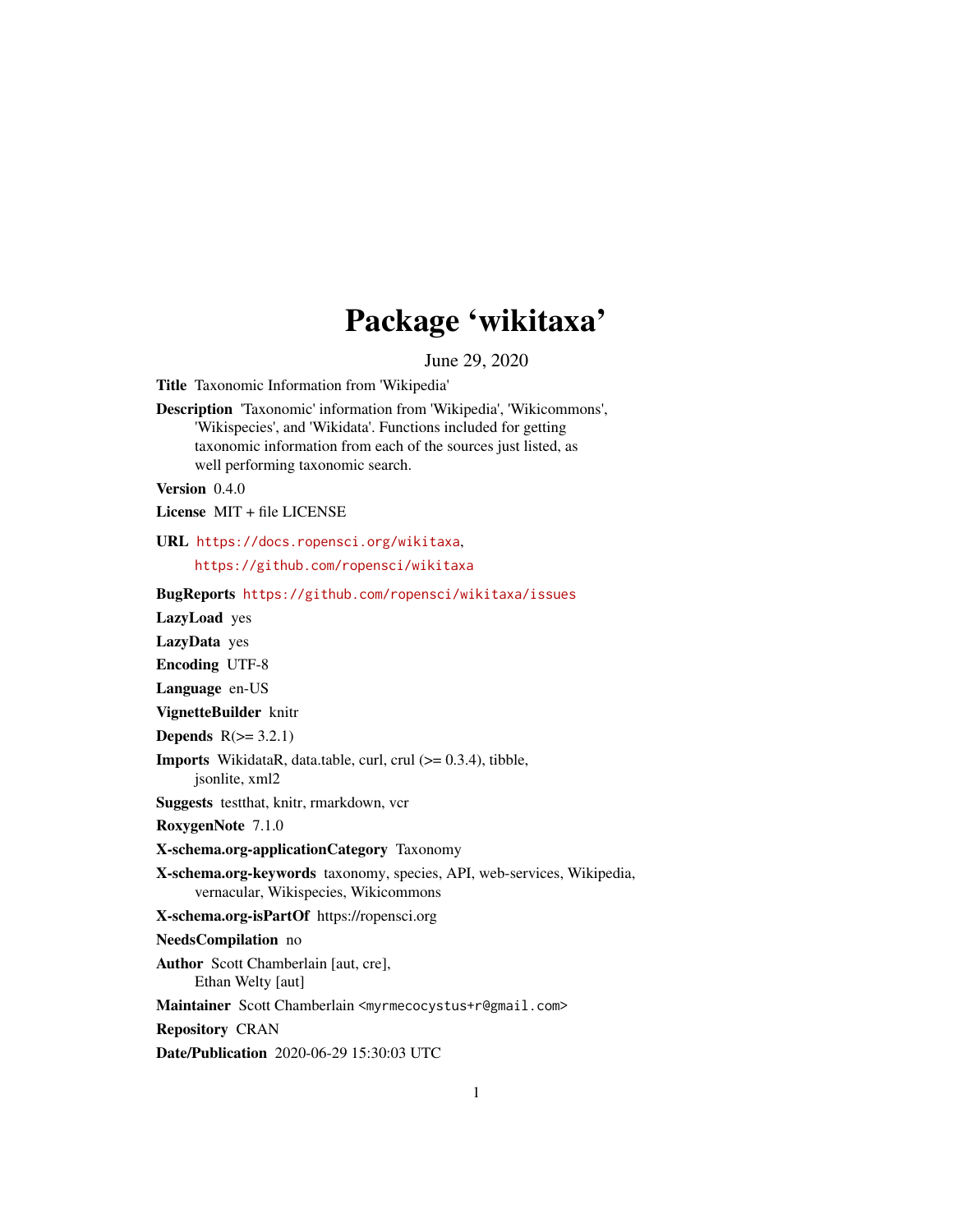## <span id="page-1-0"></span>R topics documented:

| Index |  |  |  |  |  |  |  |  |  |  |  |  |  |  |  |  | 14 |
|-------|--|--|--|--|--|--|--|--|--|--|--|--|--|--|--|--|----|
|       |  |  |  |  |  |  |  |  |  |  |  |  |  |  |  |  |    |
|       |  |  |  |  |  |  |  |  |  |  |  |  |  |  |  |  |    |
|       |  |  |  |  |  |  |  |  |  |  |  |  |  |  |  |  |    |
|       |  |  |  |  |  |  |  |  |  |  |  |  |  |  |  |  |    |
|       |  |  |  |  |  |  |  |  |  |  |  |  |  |  |  |  |    |
|       |  |  |  |  |  |  |  |  |  |  |  |  |  |  |  |  |    |
|       |  |  |  |  |  |  |  |  |  |  |  |  |  |  |  |  |    |
|       |  |  |  |  |  |  |  |  |  |  |  |  |  |  |  |  |    |
|       |  |  |  |  |  |  |  |  |  |  |  |  |  |  |  |  |    |
|       |  |  |  |  |  |  |  |  |  |  |  |  |  |  |  |  |    |

wikitaxa-package *wikitaxa*

#### Description

Taxonomic Information from Wikipedia

#### Author(s)

Scott Chamberlain <myrmecocystus@gmail.com> Ethan Welty

<span id="page-1-1"></span>wikipedias *List of Wikipedias*

#### Description

data.frame of 295 rows, with 3 columns:

- language language
- language\_local language in local name
- wiki langugae code for the wiki

#### Details

From [https://meta.wikimedia.org/wiki/List\\_of\\_Wikipedias](https://meta.wikimedia.org/wiki/List_of_Wikipedias)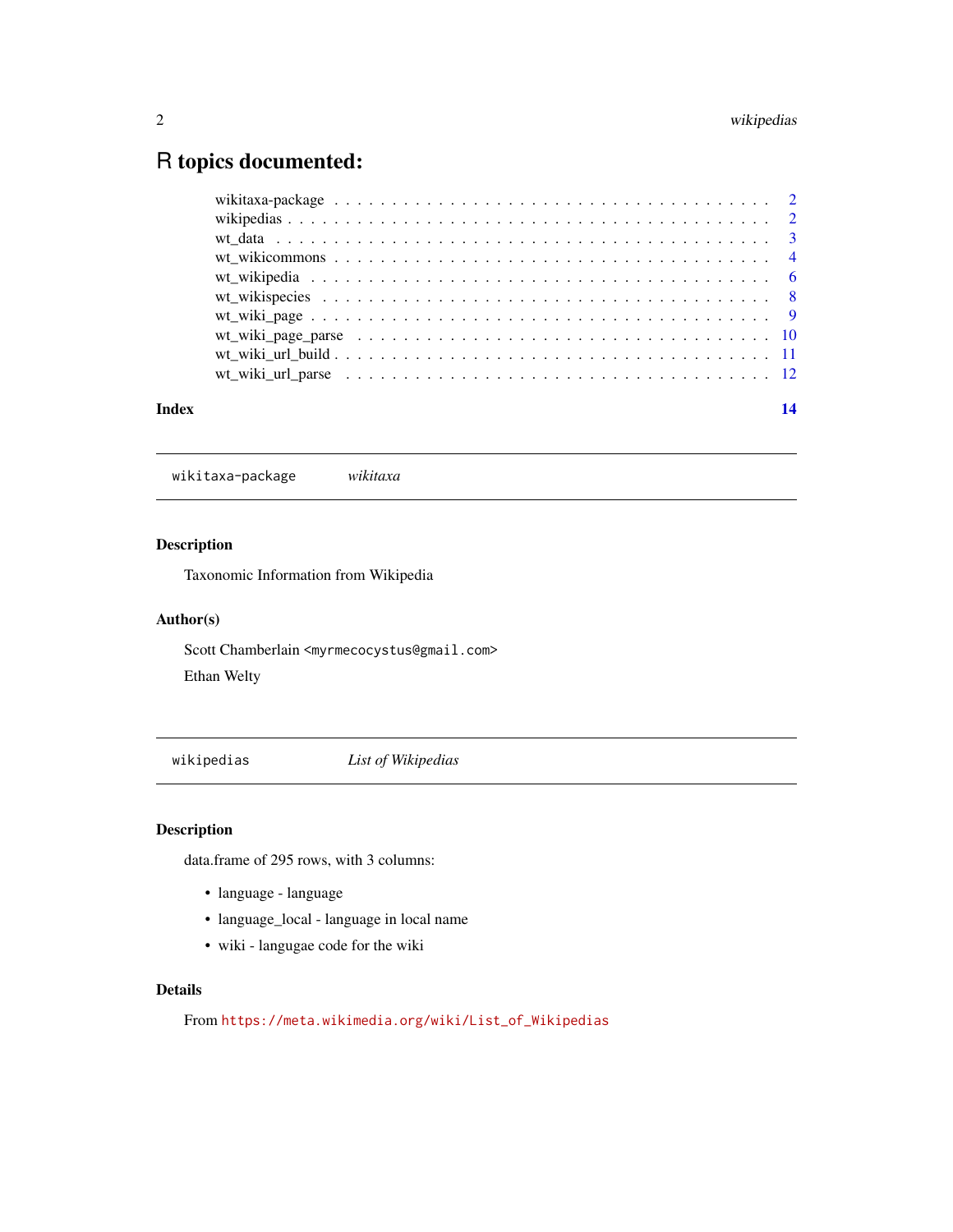<span id="page-2-0"></span>

#### Description

Wikidata taxonomy data

#### Usage

```
wt_data(x, property = NULL, ...)
```
 $wt_data_id(x, language = "en", limit = 10, ...)$ 

#### Arguments

| x        | (character) a taxonomic name             |
|----------|------------------------------------------|
| property | (character) a property id, e.g., P486    |
|          | curl options passed on to $http://GET()$ |
| language | (character) two letter language code     |
| limit    | (integer) records to return. Default: 10 |

#### Details

Note that wt\_data can take a while to run since when fetching claims it has to do so one at a time for each claim

You can search things other than taxonomic names with wt\_data if you like

#### Value

wt\_data searches Wikidata, and returns a list with elements:

- labels data.frame with columns: language, value
- descriptions data.frame with columns: language, value
- aliases data.frame with columns: language, value
- sitelinks data.frame with columns: site, title
- claims data.frame with columns: claims, property\_value, property\_description, value (comma separted values in string)

wt\_data\_id gets the Wikidata ID for the searched term, and returns the ID as character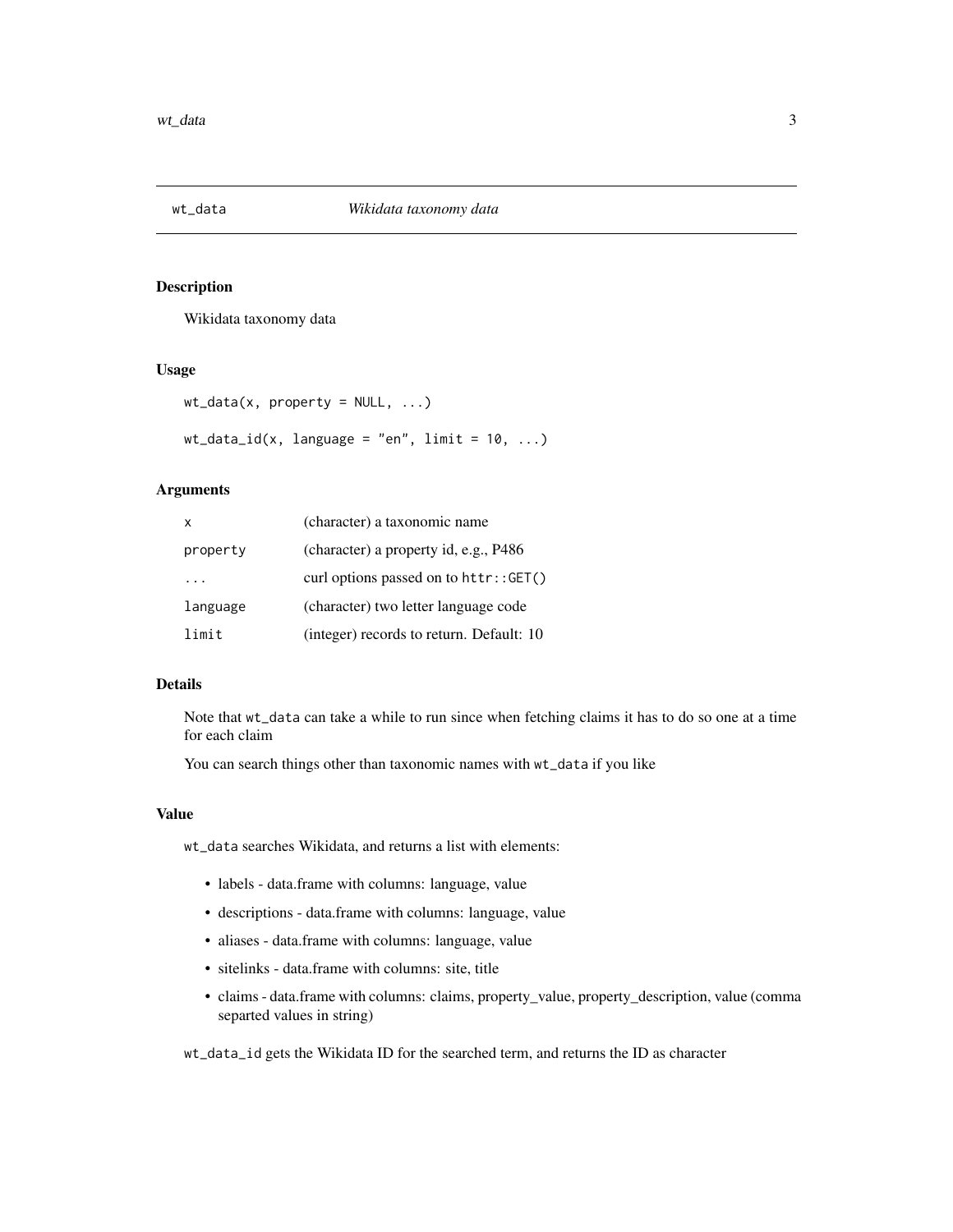#### Examples

```
## Not run:
# search by taxon name
# wt_data("Mimulus alsinoides")
# choose which properties to return
wt_data(x="Mimulus foliatus", property = c("P846", "P815"))
# get a taxonomic identifier
wt_data_id("Mimulus foliatus")
# the id can be passed directly to wt_data()
# wt_data(wt_data_id("Mimulus foliatus"))
## End(Not run)
```
wt\_wikicommons *WikiCommons*

#### Description

WikiCommons

#### Usage

```
wt_wikicommons(name, utf8 = TRUE, ...)
wt_wikicommons_parse(
  page,
 types = c("langlinks", "iwlinks", "externallinks", "common_names", "classification"),
 tidy = FALSE
)
```

```
wt_wikicommons_search(query, limit = 10, offset = 0, utf8 = TRUE, \ldots)
```
#### Arguments

| name      | (character) Wiki name - as a page title, must be length 1                                                                                                 |
|-----------|-----------------------------------------------------------------------------------------------------------------------------------------------------------|
| utf8      | (logical) If TRUE, encodes most (but not all) non-ASCII characters as UTF-8<br>instead of replacing them with hexadecimal escape sequences. Default: TRUE |
| $\ddotsc$ | curl options, passed on to $http://GET()$                                                                                                                 |
| page      | $(httr::response()$ ) Result of $wt_wiki\_page()$                                                                                                         |
| types     | (character) List of properties to parse                                                                                                                   |
| tidy      | (logical), tidy output to data.frame's if possible. Default: FALSE                                                                                        |
| query     | (character) query terms                                                                                                                                   |
| limit     | (integer) number of results to return. Default: 10                                                                                                        |
| offset    | (integer) record to start at. Default: 0                                                                                                                  |

<span id="page-3-0"></span>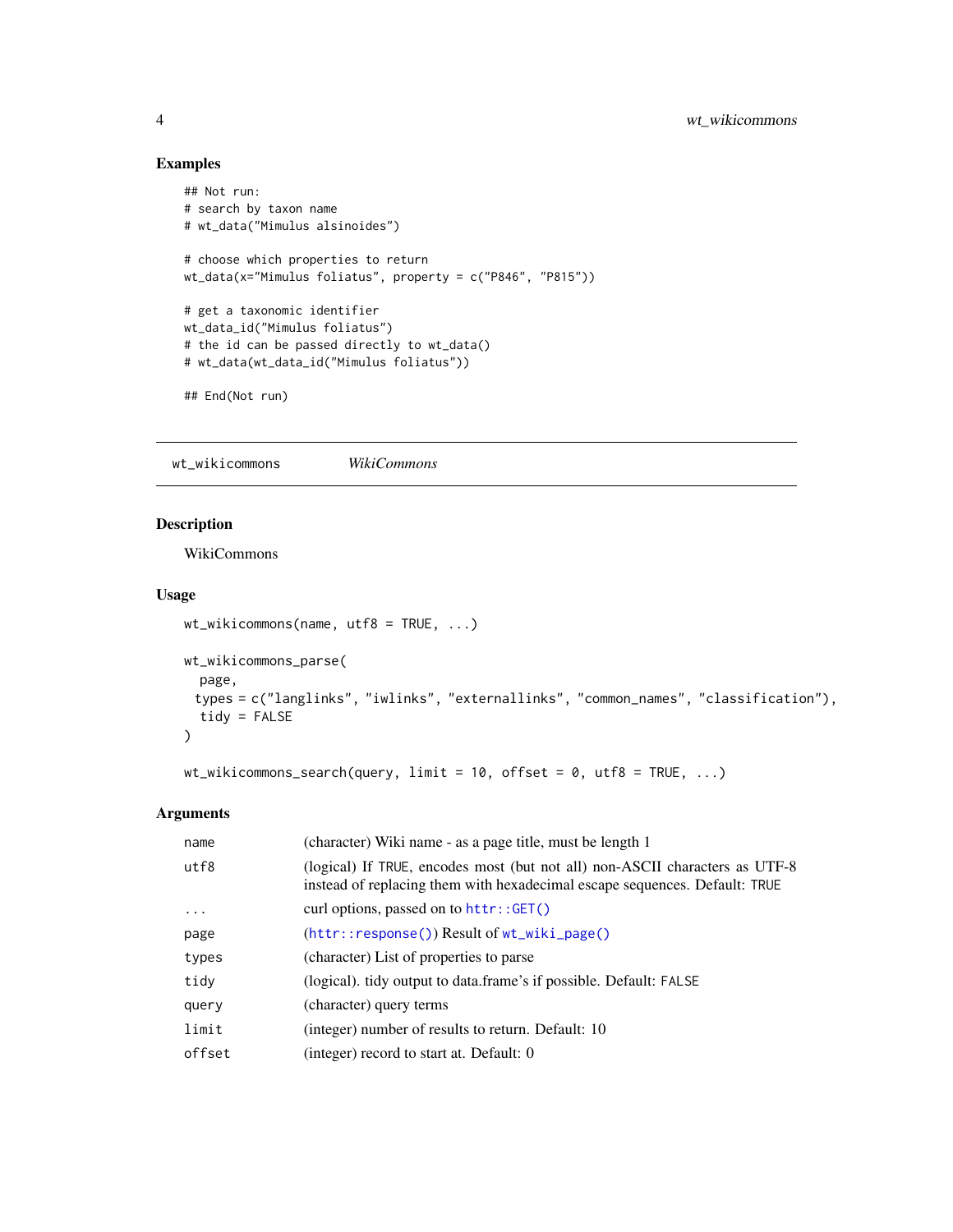#### wt\_wikicommons 5

#### Value

wt\_wikicommons returns a list, with slots:

- langlinks language page links
- externallinks external links
- common\_names a data.frame with name and language columns
- classification a data.frame with rank and name columns

wt\_wikicommons\_parse returns a list

wt\_wikicommons\_search returns a list with slots for continue and query, where query holds the results, with query\$search slot with the search results

#### References

<https://www.mediawiki.org/wiki/API:Search> for help on search

#### Examples

```
## Not run:
# high level
wt_wikicommons(name = "Malus domestica")
wt_wikicommons(name = "Pinus contorta")
wt_wikicommons(name = "Ursus americanus")
wt_wikicommons(name = "Balaenoptera musculus")
wt_wikicommons(name = "Category:Poeae")
wt_wikicommons(name = "Category:Pinaceae")
# low level
pg <- wt_wiki_page("https://commons.wikimedia.org/wiki/Malus_domestica")
wt_wikicommons_parse(pg)
# search wikicommons
# FIXME: utf=FALSE for now until curl::curl_escape fix
# https://github.com/jeroen/curl/issues/228
wt_wikicommons_search(query = "Pinus", utf8 = FALSE)
## use search results to dig into pages
res <- wt_wikicommons_search(query = "Pinus", utf8 = FALSE)
lapply(res$query$search$title[1:3], wt_wikicommons)
```
## End(Not run)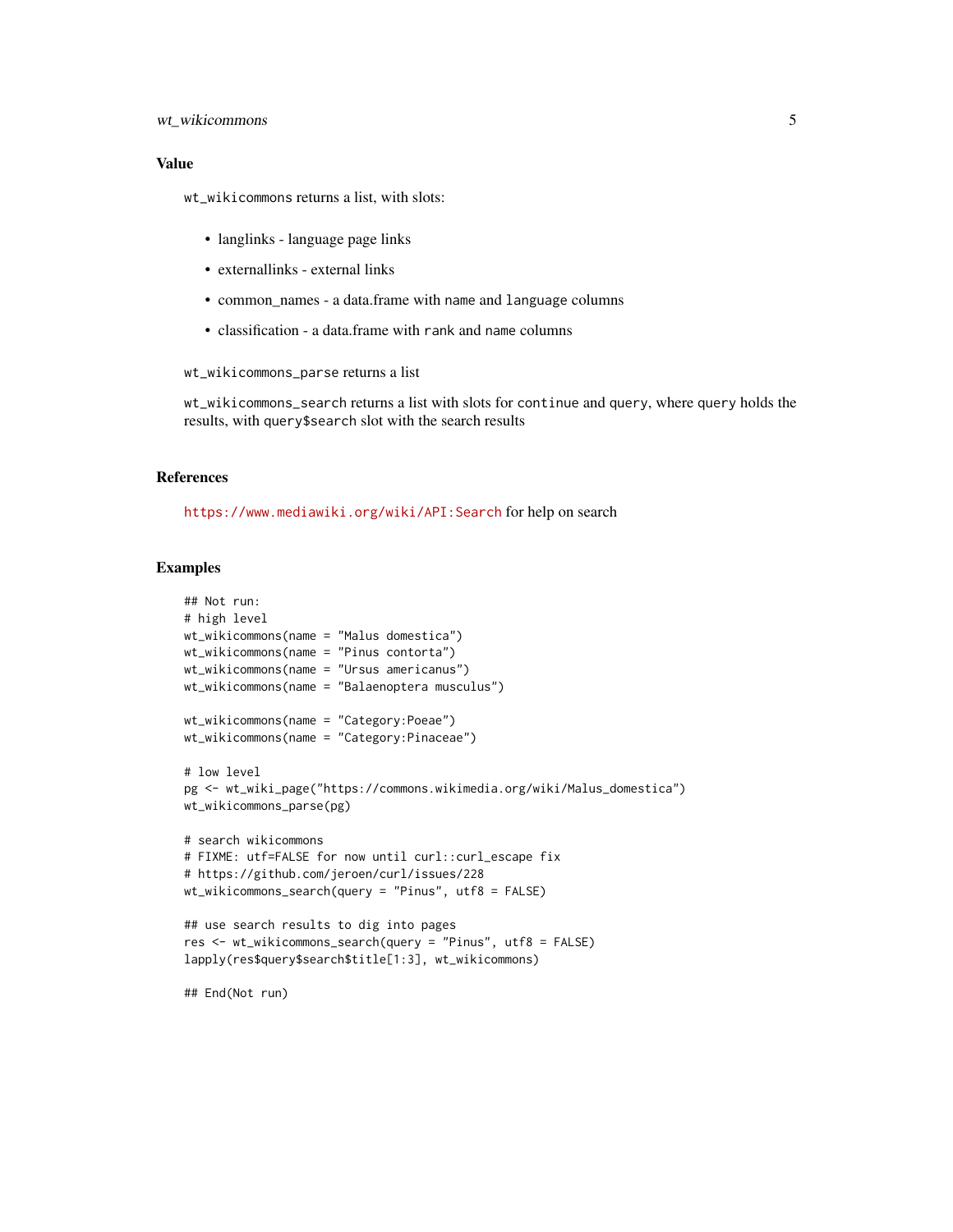<span id="page-5-0"></span>wt\_wikipedia *Wikipedia*

#### Description

Wikipedia

#### Usage

```
wt_wikipedia(name, wiki = "en", utf8 = TRUE, ...)
wt_wikipedia_parse(
  page,
 types = c("langlinks", "iwlinks", "externallinks", "common_names", "classification"),
 tidy = FALSE
\mathcal{L}wt_wikipedia_search(
  query,
  wiki = "en",limit = 10,offset = 0,
  utf8 = TRUE,...
)
```
#### Arguments

| name       | (character) Wiki name - as a page title, must be length 1                                                                                                 |
|------------|-----------------------------------------------------------------------------------------------------------------------------------------------------------|
| wiki       | (character) wiki language. default: en. See wikipedias for language codes.                                                                                |
| utf8       | (logical) If TRUE, encodes most (but not all) non-ASCII characters as UTF-8<br>instead of replacing them with hexadecimal escape sequences. Default: TRUE |
| $\ddots$ . | curl options, passed on to $http://GET()$                                                                                                                 |
| page       | $(httr::response()$ ) Result of $wt_wiki_page()$                                                                                                          |
| types      | (character) List of properties to parse                                                                                                                   |
| tidy       | (logical). tidy output to data.frame's if possible. Default: FALSE                                                                                        |
| query      | (character) query terms                                                                                                                                   |
| limit      | (integer) number of results to return. Default: 10                                                                                                        |
| offset     | (integer) record to start at. Default: 0                                                                                                                  |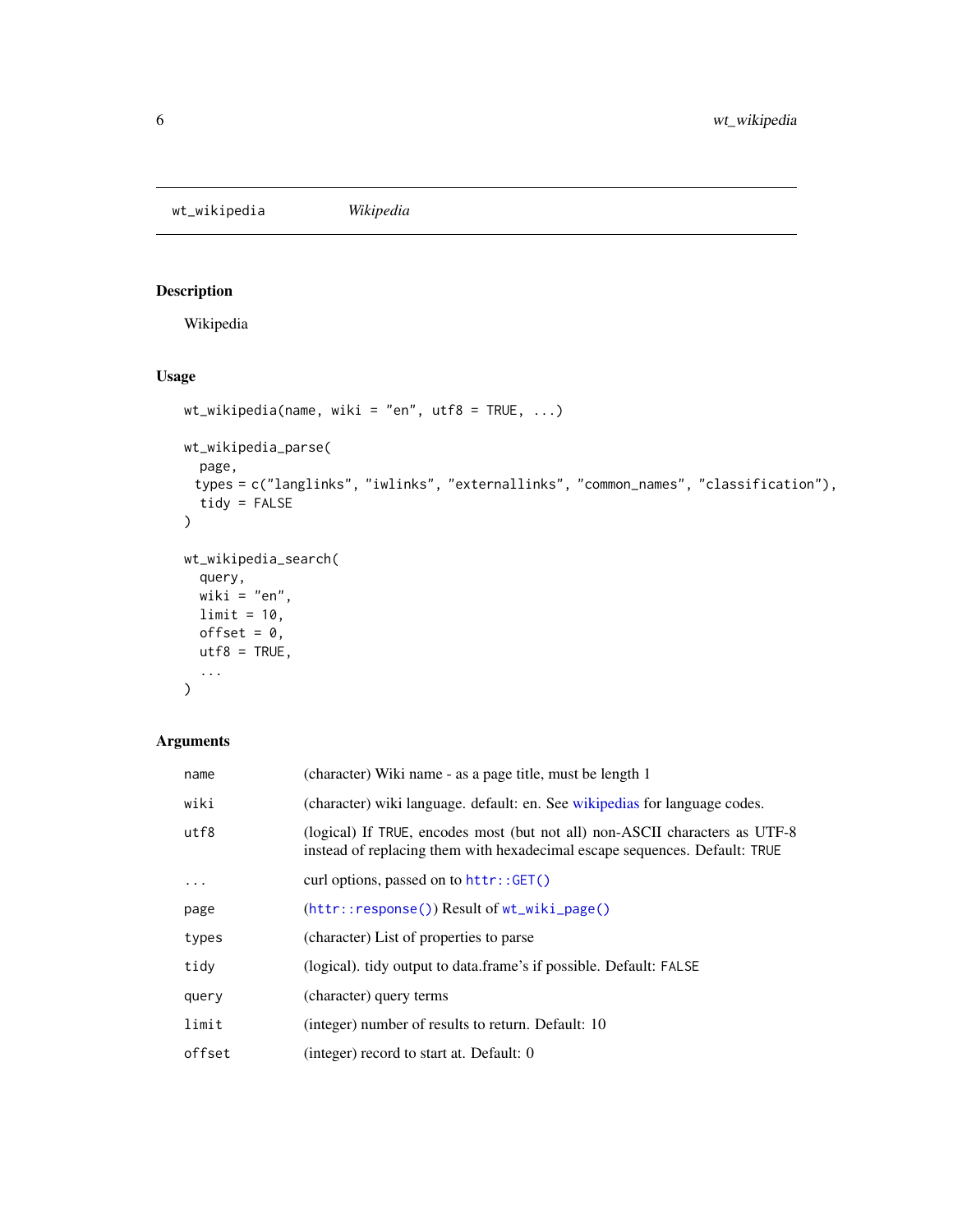#### wt\_wikipedia 7

#### Value

wt\_wikipedia returns a list, with slots:

- langlinks language page links
- externallinks external links
- common names a data.frame with name and language columns
- classification a data.frame with rank and name columns
- synonyms a character vector with taxonomic names

wt\_wikipedia\_parse returns a list with same slots determined by the types parmeter

wt\_wikipedia\_search returns a list with slots for continue and query, where query holds the results, with query\$search slot with the search results

#### References

<https://www.mediawiki.org/wiki/API:Search> for help on search

#### Examples

```
## Not run:
# high level
wt_wikipedia(name = "Malus domestica")
wt_wikipedia(name = "Malus domestica", wiki = "fr")
wt_wikipedia(name = "Malus domestica", wiki = "da")
# low level
pg <- wt_wiki_page("https://en.wikipedia.org/wiki/Malus_domestica")
wt_wikipedia_parse(pg)
wt_wikipedia_parse(pg, tidy = TRUE)
# search wikipedia
# FIXME: utf=FALSE for now until curl::curl_escape fix
# https://github.com/jeroen/curl/issues/228
wt_wikipedia_search(query = "Pinus", utf8=FALSE)
wt_wikipedia_search(query = "Pinus", wiki = "fr", utf8=FALSE)
wt_wikipedia_search(query = "Pinus", wiki = "br", utf8=FALSE)
## curl options
# wt_wikipedia_search(query = "Pinus", verbose = TRUE, utf8=FALSE)
## use search results to dig into pages
res <- wt_wikipedia_search(query = "Pinus", utf8=FALSE)
lapply(res$query$search$title[1:3], wt_wikipedia)
## End(Not run)
```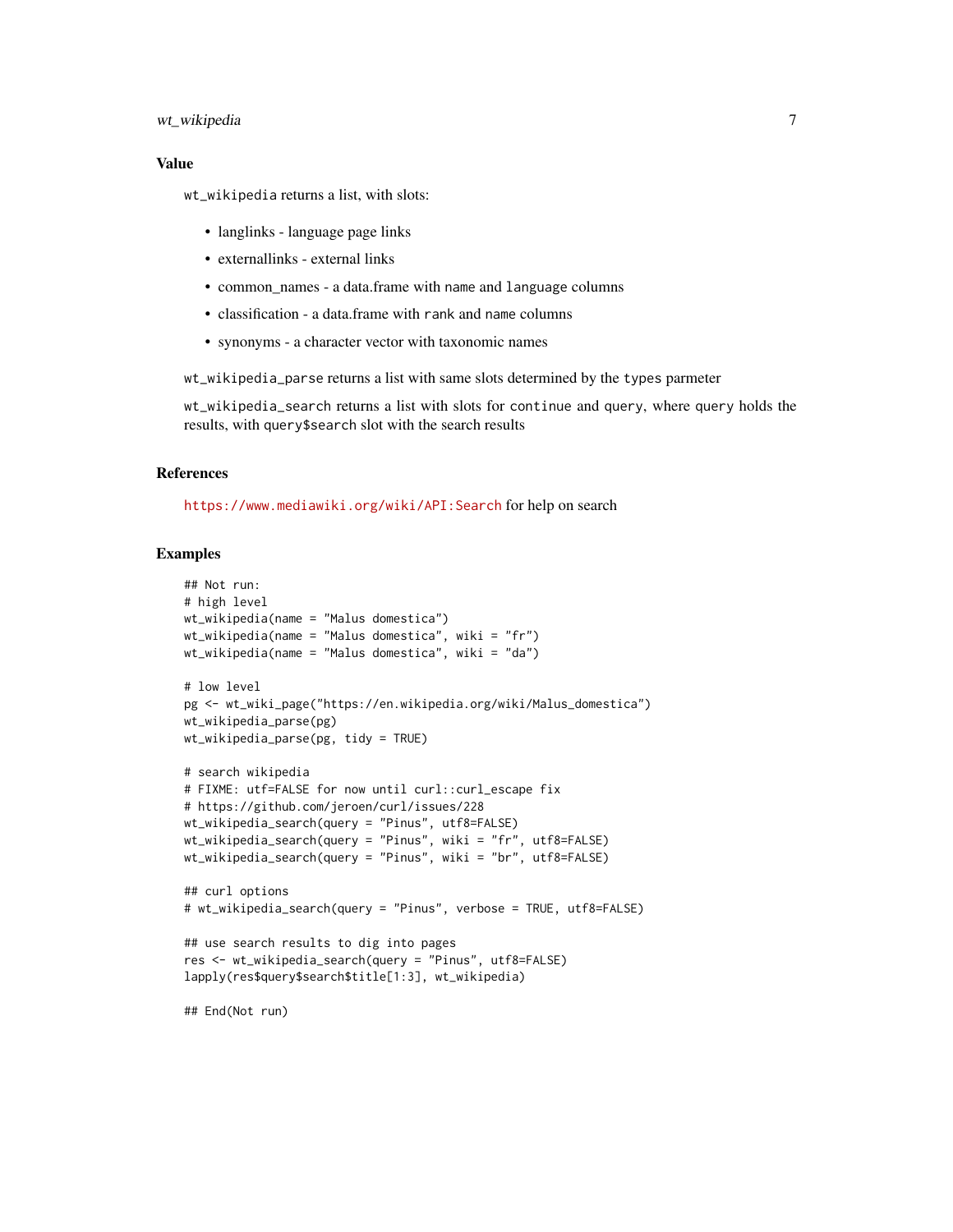<span id="page-7-0"></span>wt\_wikispecies *WikiSpecies*

#### Description

WikiSpecies

#### Usage

```
wt_wikispecies(name, utf8 = TRUE, ...)
wt_wikispecies_parse(
 page,
 types = c("langlinks", "iwlinks", "externallinks", "common_names", "classification"),
  tidy = FALSE
)
```

```
wt_wikispecies\_search(query, limit = 10, offset = 0, utf8 = TRUE, ...)
```
#### Arguments

| name    | (character) Wiki name - as a page title, must be length 1                                                                                                 |
|---------|-----------------------------------------------------------------------------------------------------------------------------------------------------------|
| utf8    | (logical) If TRUE, encodes most (but not all) non-ASCII characters as UTF-8<br>instead of replacing them with hexadecimal escape sequences. Default: TRUE |
| $\cdot$ | curl options, passed on to $http://GET()$                                                                                                                 |
| page    | $(httr::response()$ ) Result of $wt_wiki\_page()$                                                                                                         |
| types   | (character) List of properties to parse                                                                                                                   |
| tidy    | (logical). tidy output to data.frame's if possible. Default: FALSE                                                                                        |
| query   | (character) query terms                                                                                                                                   |
| limit   | (integer) number of results to return. Default: 10                                                                                                        |
| offset  | (integer) record to start at. Default: 0                                                                                                                  |
|         |                                                                                                                                                           |

#### Value

wt\_wikispecies returns a list, with slots:

- langlinks language page links
- externallinks external links
- common\_names a data.frame with name and language columns
- classification a data.frame with rank and name columns

wt\_wikispecies\_parse returns a list

wt\_wikispecies\_search returns a list with slots for continue and query, where query holds the results, with query\$search slot with the search results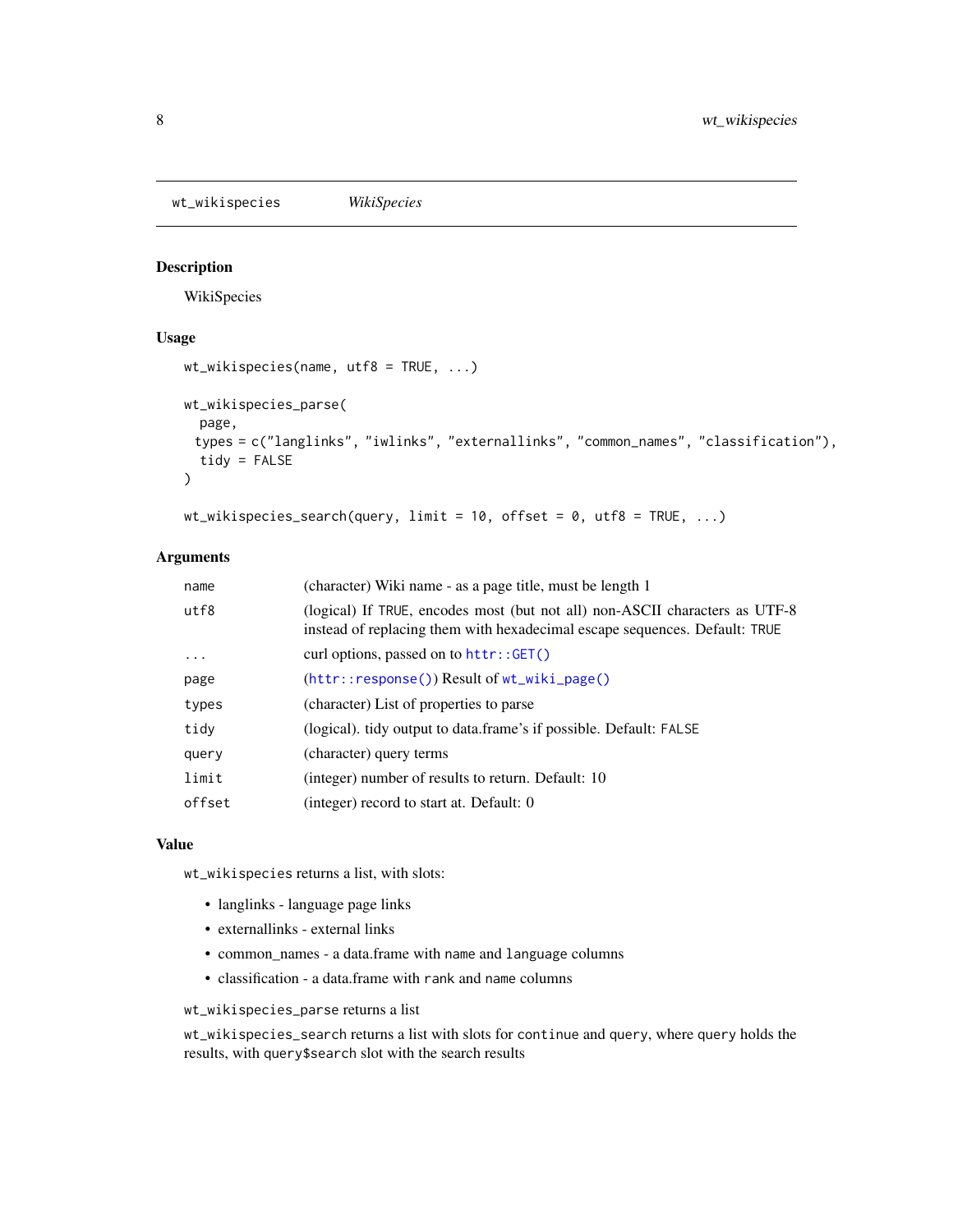#### <span id="page-8-0"></span>wt\_wiki\_page 9

#### References

<https://www.mediawiki.org/wiki/API:Search> for help on search

#### Examples

```
## Not run:
# high level
wt_wikispecies(name = "Malus domestica")
wt_wikispecies(name = "Pinus contorta")
wt_wikispecies(name = "Ursus americanus")
wt_wikispecies(name = "Balaenoptera musculus")
# low level
pg <- wt_wiki_page("https://species.wikimedia.org/wiki/Abelmoschus")
wt_wikispecies_parse(pg)
# search wikispecies
# FIXME: utf=FALSE for now until curl::curl_escape fix
# https://github.com/jeroen/curl/issues/228
wt_wikispecies_search(query = "pine tree", utf8=FALSE)
## use search results to dig into pages
res <- wt_wikispecies_search(query = "pine tree", utf8=FALSE)
lapply(res$query$search$title[1:3], wt_wikispecies)
## End(Not run)
```
<span id="page-8-1"></span>wt\_wiki\_page *Get MediaWiki Page from API*

#### Description

Supports both static page urls and their equivalent API calls.

#### Usage

```
wt_wiki_page(url, ...)
```
#### Arguments

| url      | (character) Media Wiki page url.                                     |
|----------|----------------------------------------------------------------------|
| $\cdots$ | Arguments passed to wt_wiki_url_build() if url is a static page url. |

#### Details

If the URL given is for a human readable html page, we convert it to equivalent API call - if URL is already an API call, we just use that.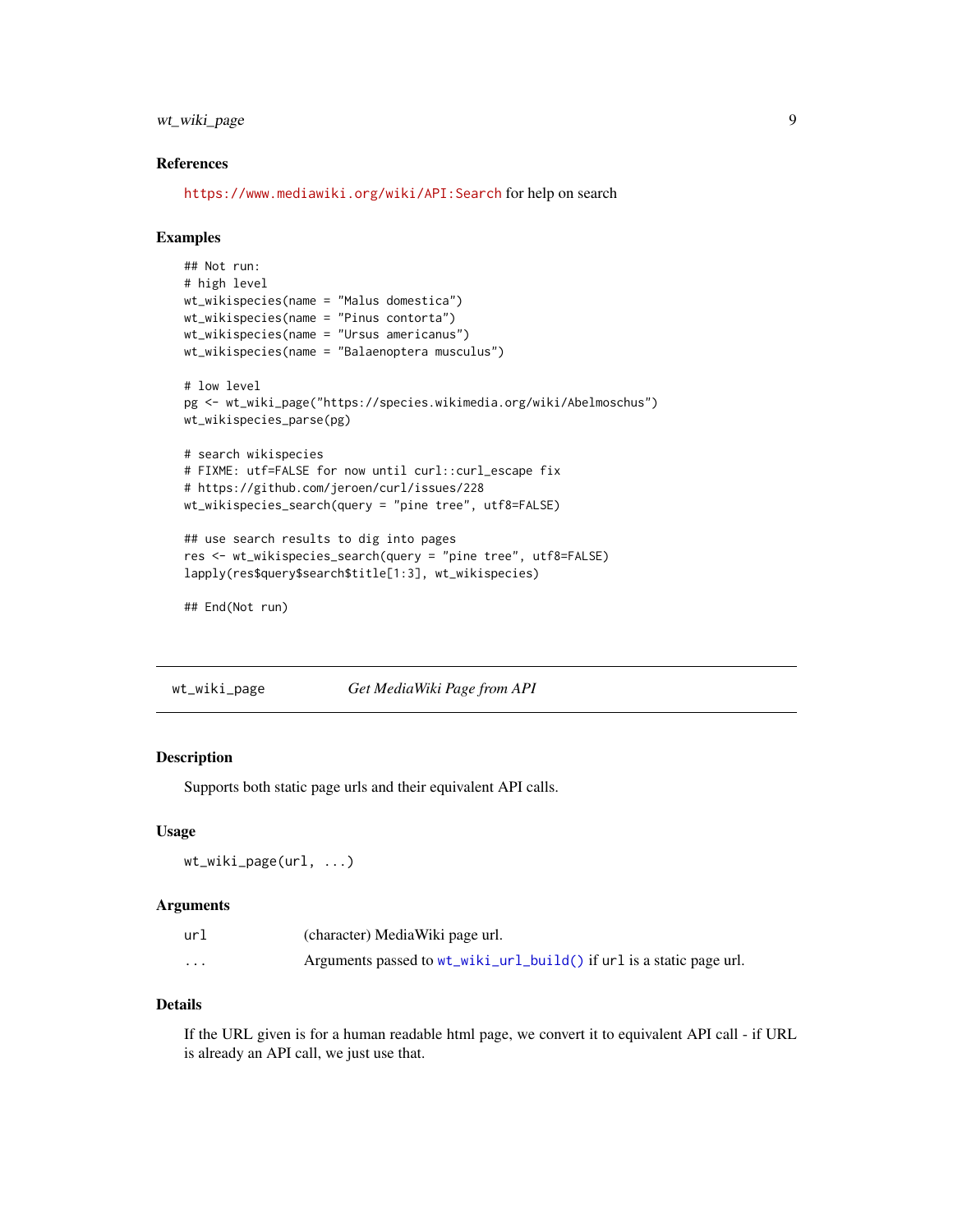#### <span id="page-9-0"></span>Value

an HttpResponse response object from crul

#### See Also

Other MediaWiki functions: [wt\\_wiki\\_page\\_parse\(](#page-9-1)), [wt\\_wiki\\_url\\_build\(](#page-10-1)), [wt\\_wiki\\_url\\_parse\(](#page-11-1))

#### Examples

```
## Not run:
wt_wiki_page("https://en.wikipedia.org/wiki/Malus_domestica")
```
## End(Not run)

<span id="page-9-1"></span>wt\_wiki\_page\_parse *Parse MediaWiki Page*

#### Description

Parses common properties from the result of a MediaWiki API page call.

#### Usage

```
wt_wiki_page_parse(
 page,
  types = c("langlinks", "iwlinks", "externallinks"),
  tidy = FALSE)
```
#### Arguments

| page  | $(cru::HttpResponse)$ Result of $wt_wiki\_page()$                   |
|-------|---------------------------------------------------------------------|
| types | (character) List of properties to parse.                            |
| tidv  | (logical), tidy output to data frames when possible. Default: FALSE |

#### Details

Available properties currently not parsed: title, displaytitle, pageid, revid, redirects, text, categories, links, templates, images, sections, properties, ...

#### Value

a list

#### See Also

Other MediaWiki functions: [wt\\_wiki\\_page\(](#page-8-1)), [wt\\_wiki\\_url\\_build\(](#page-10-1)), [wt\\_wiki\\_url\\_parse\(](#page-11-1))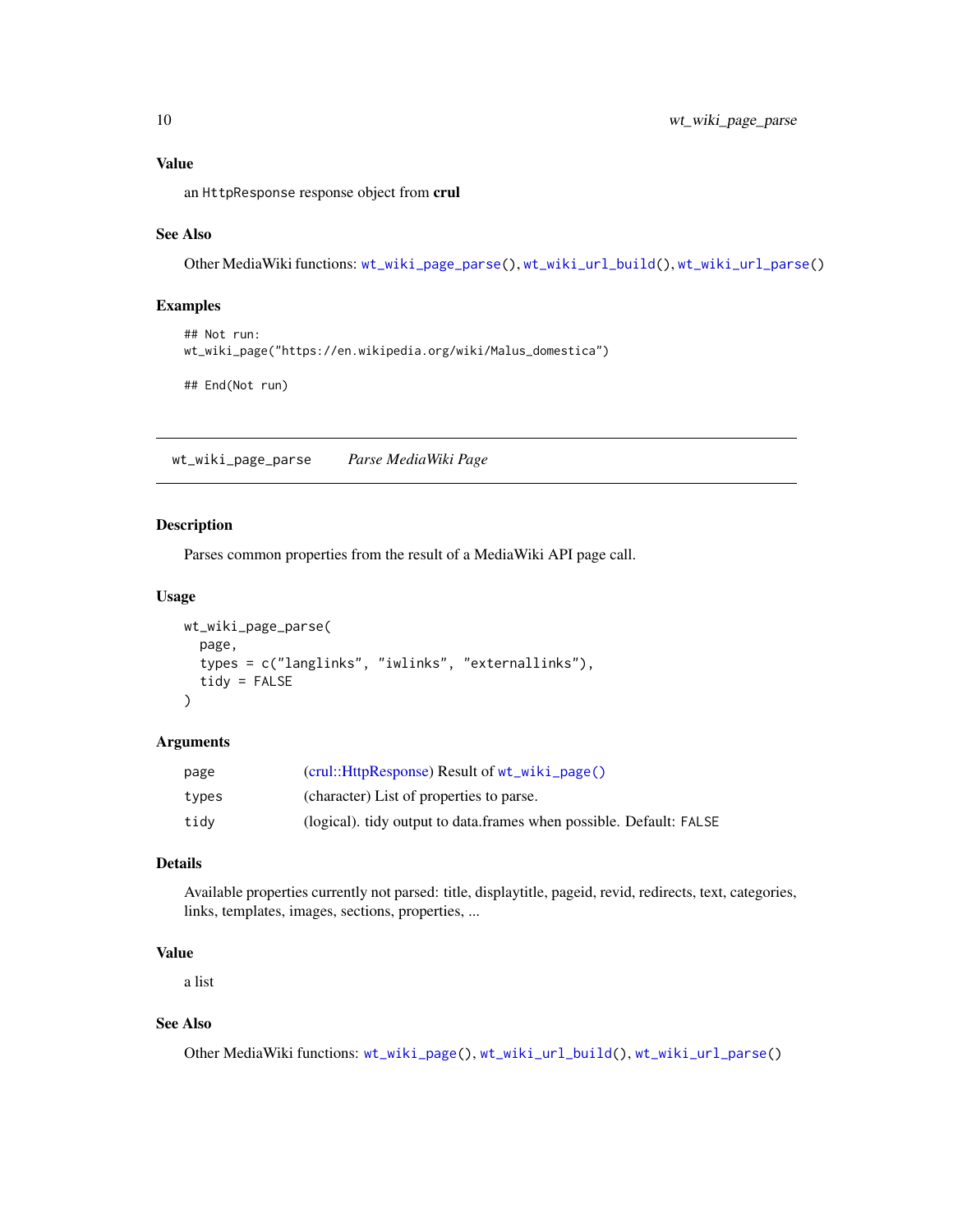#### <span id="page-10-0"></span>wt\_wiki\_url\_build 11

#### Examples

```
## Not run:
pg <- wt_wiki_page("https://en.wikipedia.org/wiki/Malus_domestica")
wt_wiki_page_parse(pg)
```
## End(Not run)

<span id="page-10-1"></span>wt\_wiki\_url\_build *Build MediaWiki Page URL*

#### Description

Builds a MediaWiki page url from its component parts (wiki name, wiki type, and page title). Supports both static page urls and their equivalent API calls.

#### Usage

```
wt_wiki_url_build(
 wiki,
  type = NULL,
 page = NULL,
  api = FALSE,action = "parse",
  redirects = TRUE,
  format = "json",
 utf8 = TRUE,prop = c("text", "langlinks", "categories", "links", "templates", "images",
  "externallinks", "sections", "revid", "displaytitle", "iwlinks", "properties")
)
```
#### Arguments

| wiki      | (character   list) Either the wiki name or a list with \$wiki, \$type, and \$page (the<br>output of $wt_wiki_url_parse()$ .                 |
|-----------|---------------------------------------------------------------------------------------------------------------------------------------------|
| type      | (character) Wiki type.                                                                                                                      |
| page      | (character) Wiki page title.                                                                                                                |
| api       | (boolean) Whether to return an API call or a static page url (default). If FALSE,<br>all following (API-only) arguments are ignored.        |
| action    | (character) See https://en.wikipedia.org/w/api.php for supported actions.<br>This function currently only supports "parse".                 |
| redirects | (boolean) If the requested page is set to a redirect, resolve it.                                                                           |
| format    | (character) See https://en.wikipedia.org/w/api.php for supported output<br>formats.                                                         |
| utf8      | (boolean) If TRUE, encodes most (but not all) non-ASCII characters as UTF-8<br>instead of replacing them with hexadecimal escape sequences. |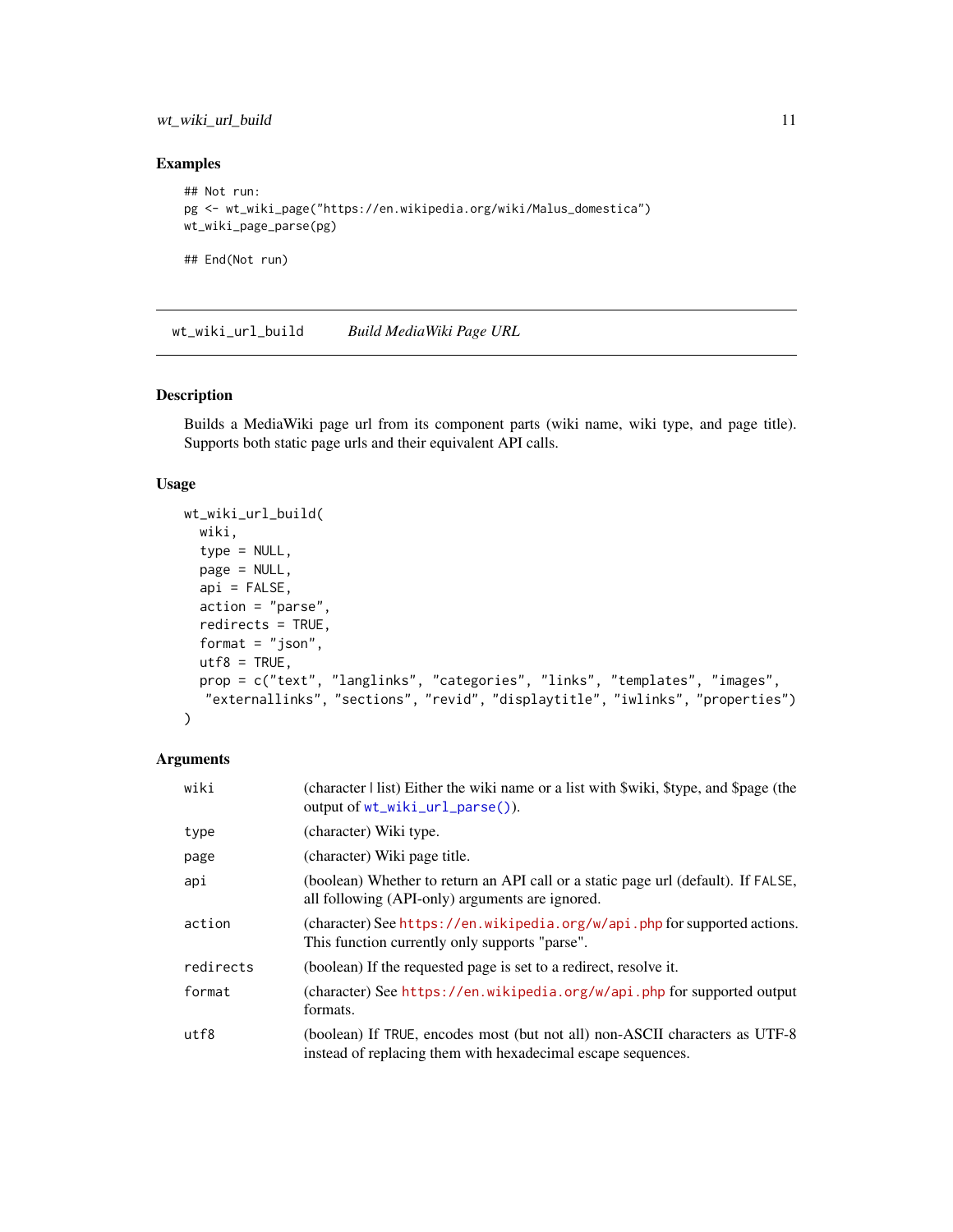<span id="page-11-0"></span>prop (character) Properties to retrieve, either as a character vector or pipe-delimited string. See [https://en.wikipedia.org/w/api.php?action=help&modules=](https://en.wikipedia.org/w/api.php?action=help&modules=parse) [parse](https://en.wikipedia.org/w/api.php?action=help&modules=parse) for supported properties.

#### Value

```
a URL (character)
```
#### See Also

Other MediaWiki functions: [wt\\_wiki\\_page\\_parse\(](#page-9-1)), [wt\\_wiki\\_page\(](#page-8-1)), [wt\\_wiki\\_url\\_parse\(](#page-11-1))

#### Examples

```
wt_wiki_url_build(wiki = "en", type = "wikipedia", page = "Malus domestica")
wt_wiki_url_build(
  wt_wiki_url_parse("https://en.wikipedia.org/wiki/Malus_domestica"))
wt_wiki_url_build("en", "wikipedia", "Malus domestica", api = TRUE)
```
<span id="page-11-1"></span>wt\_wiki\_url\_parse *Parse MediaWiki Page URL*

#### Description

Parse a MediaWiki page url into its component parts (wiki name, wiki type, and page title). Supports both static page urls and their equivalent API calls.

#### Usage

wt\_wiki\_url\_parse(url)

#### Arguments

url (character) MediaWiki page url.

#### Value

a list with elements:

- wiki wiki language
- type wikipedia type
- page page name

#### See Also

Other MediaWiki functions: [wt\\_wiki\\_page\\_parse\(](#page-9-1)), [wt\\_wiki\\_page\(](#page-8-1)), [wt\\_wiki\\_url\\_build\(](#page-10-1))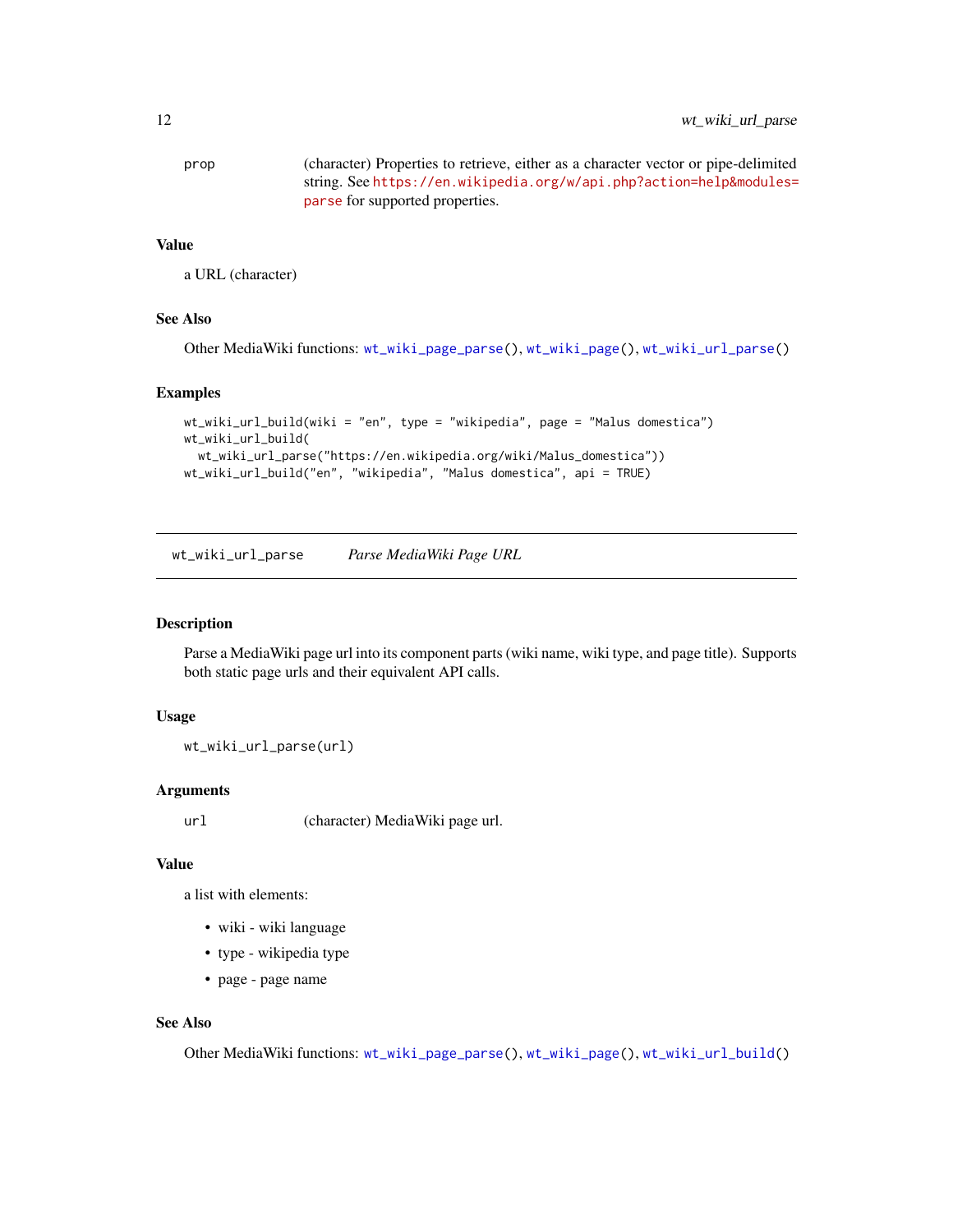### Examples

wt\_wiki\_url\_parse(url="https://en.wikipedia.org/wiki/Malus\_domestica") wt\_wiki\_url\_parse("https://en.wikipedia.org/w/api.php?page=Malus\_domestica")